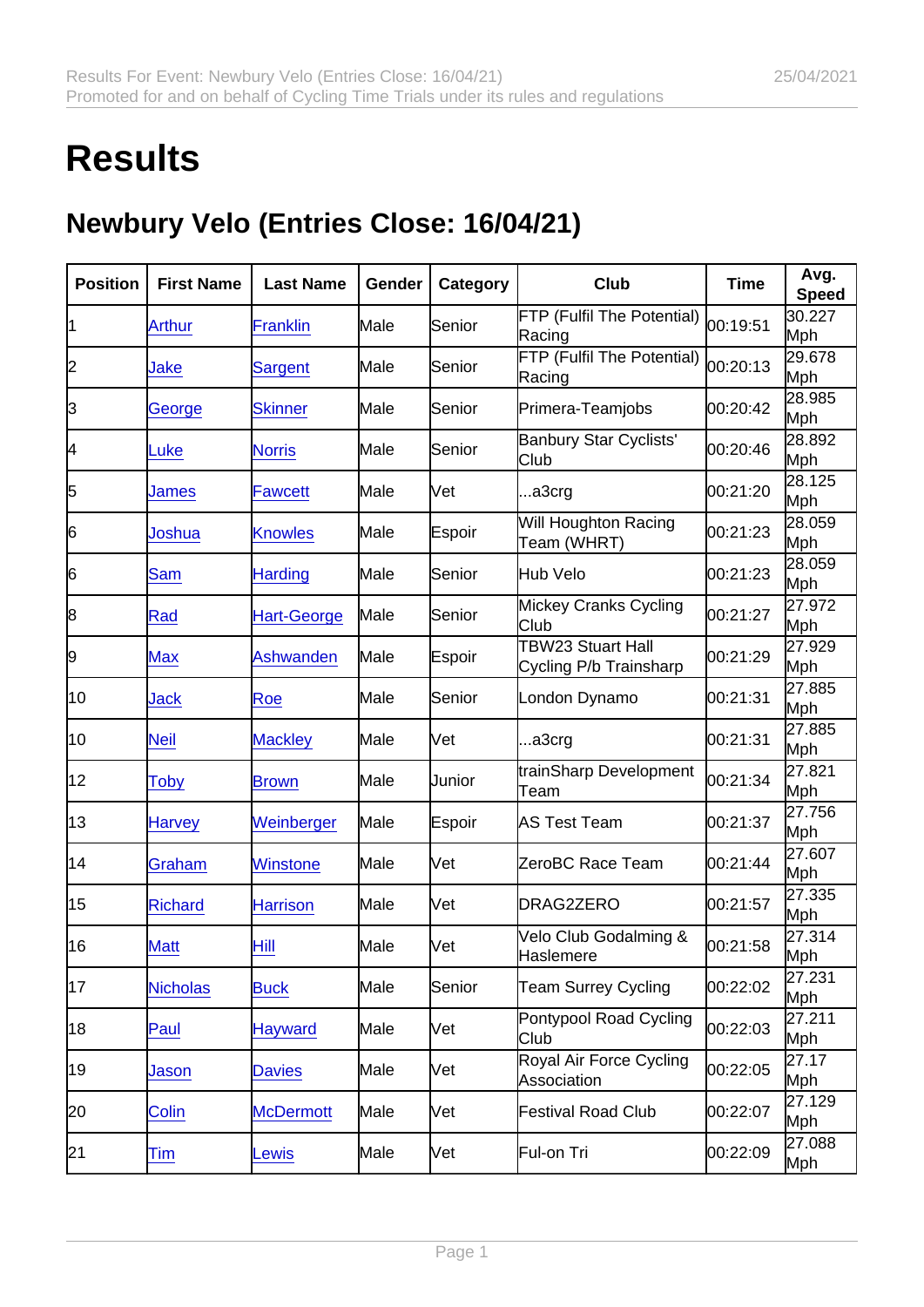Results For Event: Newbury Velo (Entries Close: 16/04/21) 25/04/2021 Promoted for and on behalf of Cycling Time Trials under its rules and regulations

| Position | <b>First Name</b>  | Last Name        | Gender | Category      | Club                                                         | Time     | Avg.<br>Speed |
|----------|--------------------|------------------|--------|---------------|--------------------------------------------------------------|----------|---------------|
| 22       | <b>Mike</b>        | <b>Askins</b>    | Male   | Senior        | <b>Chiswick Cycling Club</b>                                 | 00:22:15 | 26.966<br>Mph |
| 23       | Freddie            | Loveday          | Male   | <b>Senior</b> | <b>Team Surrey Cycling</b>                                   | 00:22:17 | 26.926<br>Mph |
| 24       | Jon                | <b>Stroud</b>    | Male   | Vet           | NFTO CC                                                      | 00:22:22 | 26.826<br>Mph |
| 25       | <b>Oliver</b>      | <b>Ashley</b>    | Male   | lSenior       | Vector Cycling Race<br>Team                                  | 00:22:23 | 26.806<br>Mph |
| 26       | <b>Mark</b>        | Tyrrell          | Male   | Vet           | Oxonian CC                                                   | 00:22:26 | 26.746<br>Mph |
| 27       | <b>Matt</b>        | <b>Fisher</b>    | Male   | lVet          | Newbury Velo                                                 | 00:22:27 | 26.726<br>Mph |
| 28       | <b>Alfie</b>       | Salmon           | Male   | Junior        | Lee Valley Youth CC                                          | 00:22:28 | 26.706<br>Mph |
| 29       | Thomas             | Epton            | Male   | Senior        | Southampton University<br><b>Road Cycling Club</b><br>(SURC) | 00:22:29 | 26.686<br>Mph |
| 30       | <b>Christian</b>   | <b>Norris</b>    | Male   | <b>Senior</b> | Mercedes AMG<br>Petronas CC                                  | 00:22:40 | 26.471<br>Mph |
| 31       | Joel               | <b>Ackers</b>    | Male   | Espoir        | Loughborough Students<br>Cycling Club                        | 00:22:42 | 26.432<br>Mph |
| 32       | <b>Richard</b>     | Cornes           | Male   | Senior        | Newbury Velo                                                 | 00:22:48 | 26.316<br>Mph |
| 33       | <b>Adrian</b>      | Talley           | Male   | lVet          | Portsmouth North End<br>CС                                   | 00:22:48 | 26.316<br>Mph |
| 34       | <b>Danielle</b>    | <b>Shrosbree</b> | Female | <b>Senior</b> | Team LDN                                                     | 00:22:55 | 26.182<br>Mph |
| 35       | <b>Sebastian</b>   | <b>Harrison</b>  | Male   | Senior        | <b>Islington Cycling Club</b>                                | 00:22:59 | 26.106<br>Mph |
| 36       | Ollie              | Pennington       | Male   | Senior        | 1st Chard Wheelers                                           | 00:23:01 | 26.068<br>Mph |
| 36       | <b>Michael</b>     | <b>Bennett</b>   | Male   | Vet           | <b>Bicester Millennium CC</b>                                | 00:23:01 | 26.068<br>Mph |
| 38       | <b>Mark</b>        | <b>Smith</b>     | Male   | Senior        | Swindon Road Club                                            | 00:23:03 | 26.03<br>Mph  |
| 39       | Dave               | May              | Male   | [Vet          | <b>Bicester Millennium CC</b>                                | 00:23:04 | 26.012<br>Mph |
| 40       | Oscar              | <b>Palmer</b>    | Male   | Senior        | <b>Team Surrey Cycling</b>                                   | 00:23:06 | 25.974<br>Mph |
| 41       | <b>Matt</b>        | <b>Norris</b>    | Male   | Vet           | <b>Banbury Star Cyclists'</b><br>Club                        | 00:23:09 | 25.918<br>Mph |
| 42       | James              | <b>Foster</b>    | Male   | [Vet          | High Wycombe CC                                              | 00:23:11 | 25.881<br>Mph |
| 43       | Graham             | <b>Stent</b>     | Male   | [Vet          | Newbury Velo                                                 | 00:23:23 | 25.659<br>Mph |
| 44       | <b>Christopher</b> | <b>Davis</b>     | Male   | [Vet          | <b>Giant CC Halo Films</b>                                   | 00:23:25 | 25.623<br>Mph |
| 45       | <b>Melanie</b>     | <b>Sneddon</b>   | Female | Vet           | <b>TORQ Performance</b>                                      | 00:23:30 | 25.532<br>Mph |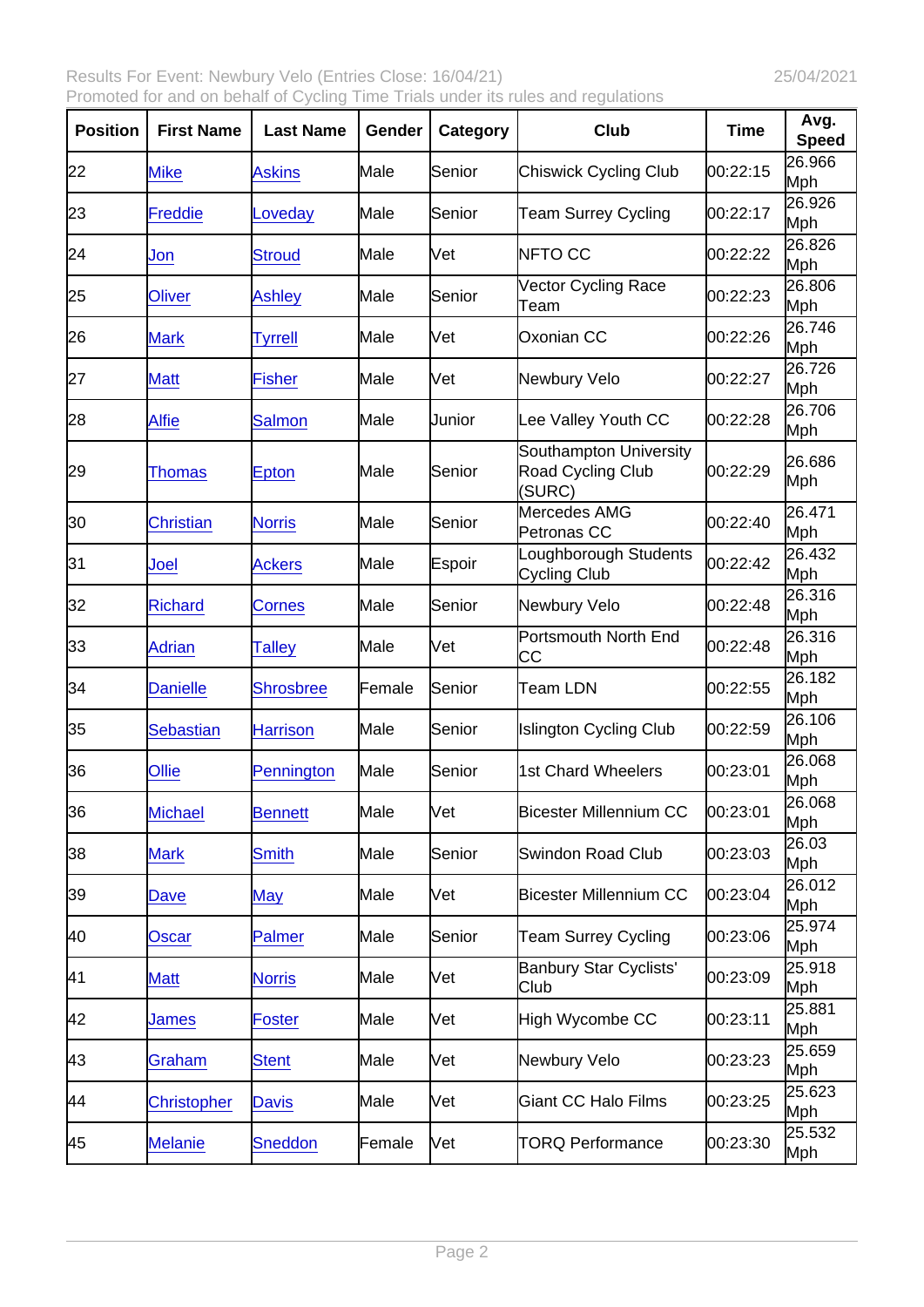Results For Event: Newbury Velo (Entries Close: 16/04/21) 25/04/2021 Promoted for and on behalf of Cycling Time Trials under its rules and regulations

| Position | <b>First Name</b> | Last Name        | Gender | Category      | Club                                  | Time     | Avg.<br>Speed |
|----------|-------------------|------------------|--------|---------------|---------------------------------------|----------|---------------|
| 46       | James             | <b>Schofield</b> | Male   | Senior        | <b>Cowley Road Condors</b><br>СC      | 00:23:35 | 25.442<br>Mph |
| 47       | .ee               | <b>Beckford</b>  | Male   | Senior        | Reading CC                            | 00:23:43 | 25.299<br>Mph |
| 48       | <b>Hans</b>       | <b>Nilsson</b>   | Male   | lVet          | London Phoenix CC                     | 00:23:45 | 25.263<br>Mph |
| 49       | <b>William</b>    | Grainger         | Male   | lVet          | <b>Andover Wheelers</b>               | 00:23:53 | 25.122<br>Mph |
| 50       | <b>Stephen</b>    | <b>Parfitt</b>   | Male   | [Vet          | Oxonian CC                            | 00:23:54 | 25.105<br>Mph |
| 51       | Jo                | <b>Buckland</b>  | Female | Vet           | FTP (Fulfil The Potential)<br>Racing  | 00:23:56 | 25.07<br>Mph  |
| 51       | <b>Andrew</b>     | Payne            | Male   | Vet           | Maidenhead & District<br>CС           | 00:23:56 | 25.07<br>Mph  |
| 53       | George            | <b>Westall</b>   | Male   | <b>Senior</b> | Newbury Velo                          | 00:23:57 | 25.052<br>Mph |
| 54       | <b>Richard</b>    | <b>Berry</b>     | Male   | Vet           | Twickenham CC                         | 00:24:00 | 25 Mph        |
| 55       | <b>Stu</b>        | Carver           | Male   | [Vet          | North Hampshire RC                    | 00:24:08 | 24.862<br>Mph |
| 56       | <b>Mark</b>       | <b>Boyles</b>    | Male   | Vet           | <b>Banbury Star Cyclists'</b><br>Club | 00:24:09 | 24.845<br>Mph |
| 57       | Philip            | <b>Skinner</b>   | Male   | Vet           | Welwyn Whs                            | 00:24:20 | 24.658<br>Mph |
| 58       | <b>Stan</b>       | <b>Nwaka</b>     | Male   | Vet           | Verulam CC                            | 00:24:25 | 24.573<br>Mph |
| 59       | Jayne             | Paine            | Female | Vet           | Les Filles Racing Team                | 00:24:26 | 24.557<br>Mph |
| 60       | Teresa            | <b>Robbins</b>   | Female | Vet           | Reading CC                            | 00:24:35 | 24.407<br>Mph |
| 61       | <b>David</b>      | Yates            | Male   | Vet           | High Wycombe CC                       | 00:24:45 | 24.242<br>Mph |
| 61       | <b>Kirsty</b>     | <b>McSeveney</b> | Female | Vet           | a3crg                                 | 00:24:45 | 24.242<br>Mph |
| 63       | <b>William</b>    | <b>Morgan</b>    | Male   | Junior        | trainSharp Development<br>Team        | 00:24:49 | 24.177<br>Mph |
| 64       | <b>Nick</b>       | Lees             | Male   | Vet           | Newbury Velo                          | 00:25:00 | 24 Mph        |
| 64       | Paul              | James            | Male   | Vet           | <b>VTTA West Group</b>                | 00:25:00 | 24 Mph        |
| 66       | <b>Barry</b>      | <b>Duplock</b>   | Male   | [Vet          | Vector Cycling Race<br>Team           | 00:25:01 | 23.984<br>Mph |
| 67       | Peter             | <b>Iffland</b>   | Male   | [Vet          | Chippenham & District<br>Wheelers     | 00:25:07 | 23.889<br>Mph |
| 68       | Jen               | <b>Magill</b>    | Female | Vet           | Reading CC                            | 00:25:21 | 23.669<br>Mph |
| 69       | <b>Suzy</b>       | <b>Patience</b>  | Female | Senior        | <b>Banbury Star Cyclists'</b><br>Club | 00:25:23 | 23.638<br>Mph |
| 70       | <b>Robert</b>     | <b>Snook</b>     | Male   | Senior        | Bikestrong-KTM                        | 00:25:28 | 23.56<br>Mph  |
| 71       | Paul              | <b>Radford</b>   | Male   | Senior        | Tri Training Harder                   | 00:25:30 | 23.529<br>Mph |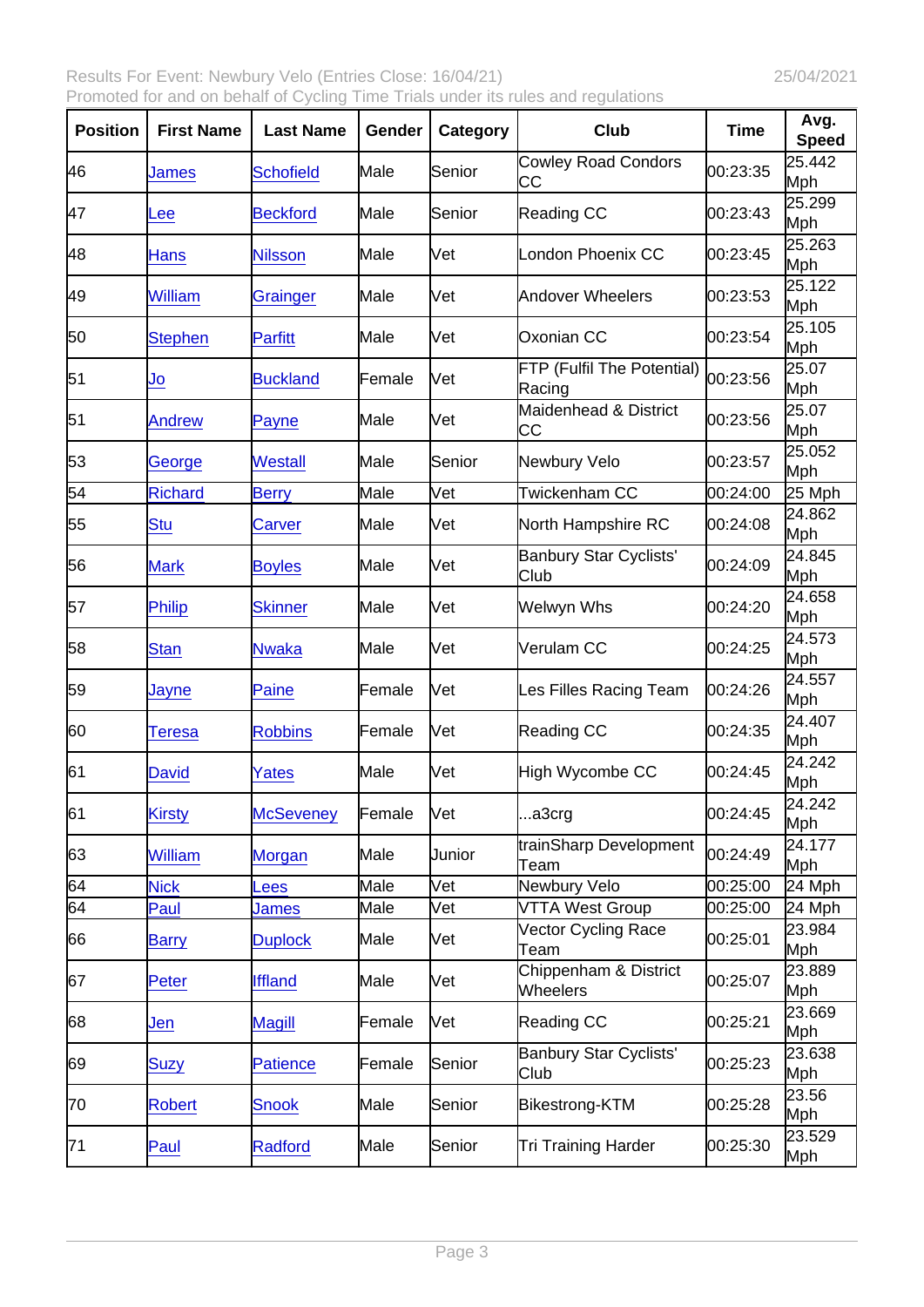| Position | <b>First Name</b> | Last Name         | Gender | Category | Club                                   | Time     | Avg.<br>Speed |
|----------|-------------------|-------------------|--------|----------|----------------------------------------|----------|---------------|
| 72       | John              | <b>Bourton</b>    | Male   | Vet      | Bicester Millennium CC                 | 00:25:36 | 23.437<br>Mph |
| 73       | Cameron           | Leslie            | Male   | Senior   | Royal Air Force Cycling<br>Association | 00:25:50 | 23.226<br>Mph |
| 74       | Gavin             | <b>Mitchell</b>   | Male   | Senior   | Twickenham CC                          | 00:25:54 | 23.166<br>Mph |
| 75       | <b>Mike</b>       | <b>Boyce</b>      | Male   | Vet      | a3crg                                  | 00:26:03 | 23.033<br>Mph |
| 76       | John              | <b>French</b>     | Male   |          | <b>Oxford City RC</b>                  | 00:26:16 | 22.843<br>Mph |
| 77       | Alan              | <b>Allcock</b>    | Male   | Vet      | Didcot Phoenix CC                      | 00:26:17 | 22.828<br>Mph |
| 78       | <b>Vinh</b>       | Lam               | Male   | Vet      | Serpentine Running Club                | 00:26:30 | 22.641<br>Mph |
| 79       | <b>Richard</b>    | <b>Burley</b>     | Male   | Senior   | Vector Cycling Race<br>Team            | 00:26:39 | 22.514<br>Mph |
| 80       | Joy               | Payne             | Female | Vet      | High Wycombe CC                        | 00:27:11 | 22.072<br>Mph |
| 81       | Gillian           | <b>Reynolds</b>   | Female | Vet      | Willesden CC                           | 00:27:35 | 21.752<br>Mph |
| 82       | <b>Samantha</b>   | <b>Messenger</b>  | Female | Vet      | Bicester Millennium CC                 | 00:27:53 | 21.518<br>Mph |
| 83       | <b>William</b>    | <b>Ackers</b>     | Male   | Vet      | Innovation Racing                      | 00:27:55 | 21.493<br>Mph |
| 84       | <b>Nicholas</b>   | Lowe              | Male   | Vet      | Team Swindon Cycles                    | 00:27:59 | 21.441<br>Mph |
| 85       | <b>Michael</b>    | <b>Gillett</b>    | Male   | Senior   | Banbury Star Cyclists'<br>Club         | 00:28:54 | 20.761<br>Mph |
| 86       | Wayne             | <b>Baker</b>      | Male   | Vet      | Team Echelon                           | 00:29:58 | 20.022<br>Mph |
| 87       | <b>Robert</b>     | <b>Jolliffe</b>   | Male   | Vet      | New Forest CC                          | 00:30:13 | 19.857<br>Mph |
| 88       | <b>Brian</b>      | _ewis             | Male   | Vet      | Bicester Millennium CC                 | 00:30:40 | 19.565<br>Mph |
| 89       | Rachel            | Green             | Female | Vet      | Cheltenham & County<br>Cycling Club    | 00:30:45 | 19.512<br>Mph |
| 90       | Hannah            | <b>Makins</b>     | Female | Vet      | Mickey Cranks Cycling<br>Club          | 00:32:41 | 18.358<br>Mph |
| 91       | Jan               | Farmer            | Female | Vet      | Serpentine Running Club 00:35:33       |          | 16.878<br>Mph |
| 92       | <b>Rosslyn</b>    | Young             | Female | Vet      | Serpentine Running Club 00:35:54       |          | 16.713<br>Mph |
| 93       | <b>Steve</b>      | <b>Bray</b>       | Male   | Vet      | FTP (Fulfil The Potential)<br>Racing   | 00:43:08 | 13.91<br>Mph  |
| DNS(A)   | Alexander         | Donger            | Male   | Senior   | Oxonian CC                             |          |               |
| DNS(A)   | <b>Mark</b>       | <b>Newton</b>     | Male   | Vet      | Elite Cycling                          |          |               |
| DNS(A)   | Dave              | <b>Bell</b>       | Male   | Senior   | Cambridge CC                           |          |               |
| DNS(A)   | Adam              | <b>Charleston</b> | Male   | Espoir   | High Wycombe CC                        |          |               |
| DNS(A)   | <b>Mark</b>       | Woolford          | Male   | Vet      | Team Swindon Cycles                    |          |               |
| DNS(A)   | Rob               | Vessey            | Male   | Vet      | Didcot Phoenix CC                      |          |               |